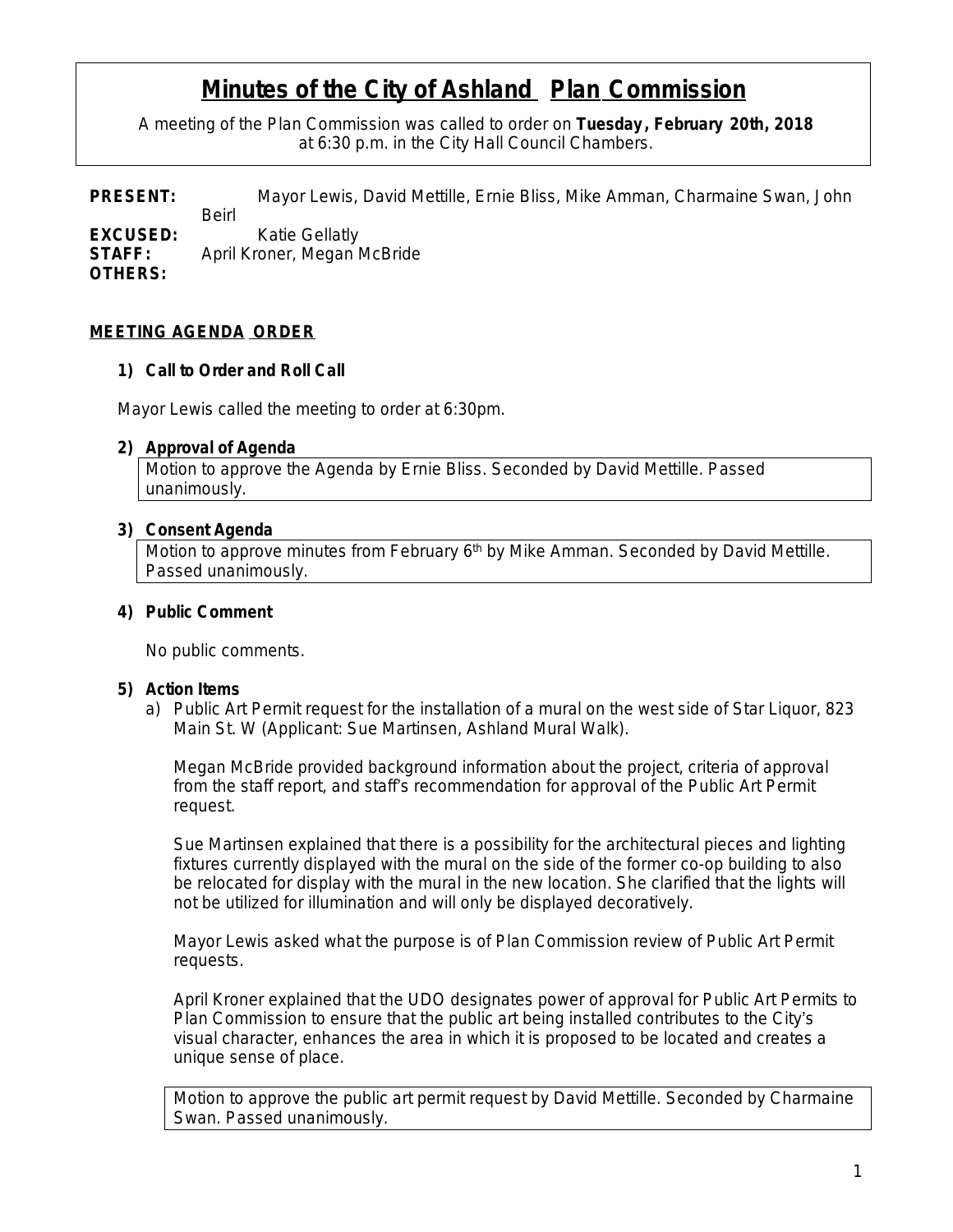b) Public Art Permit request for the installation of a "De Padua" mural on the west side of Super H Foods, 511 Main St. E (Applicant: Sue Martinsen, Ashland Mural Walk).

Megan McBride provided background information about the project, criteria of approval from the staff report, and staff's recommendation for approval of the Public Art Permit request.

Sue Martinsen explained the historical significance behind each building that will be represented in the mural and explained that the project will be funded similarly to other Mural Walk projects, with spaces sold for portraits of individuals who were important to the history of these institutions.

John Beirl pointed out that there are likely some people who were very important to the history of these schools who may not have the funds or family in the area to sponsor a portrait but should still be represented.

Sue Martinsen agreed, and listed some of the founding priests, nuns, and other figures who have been predetermined for inclusion to ensure they are represented.

Motion to approve the public art permit request by Ernie Bliss. Seconded by John Beirl. Passed unanimously.

## **6) Discussion Items**

a) Discussion related to the role of the Plan Commission and potential ways to streamline approval processes

April Kroner explained that the Economic Development Strategic Planning group has identified as a top priority the evaluation of approval processes to see if and how they can be streamlined.

Charmaine Swan asked if the intent is to streamline processes for people who are applying or for staff.

Mayor Lewis clarified that the focus is on streamlining and simplifying the process for applicants.

April Kroner explained that approval processes will be evaluated to comply with state requirements, as well as items that currently require Council approval but could be deferred to Plan Commission through Council vote. Conditional Use Permit approval is an example where Council currently has authority of final action and which the authority could be given to the Plan Commission by Council. She did emphasize that many of our processes are already as streamlined as is legally allowed by state requirements, and more outreach should be done to make people aware of this.

John Beirl agreed that the perception exists that City approval processes are difficult to work with, especially among local residents, and more work and outreach needs to be done to address these concerns. He also questioned what the role of the Plan Commission is for items which the City Council has final action of approval, despite the time taken by the Plan Commission to carefully discuss and vote.

April Kroner emphasized that she hopes Plan Commissioners will direct people to discuss their concerns with planning staff when they hear these perceptions.

Further discussion occurred regarding the role of the Plan Commission, and particularly procedures and implications for items in which the staff recommendation, Plan